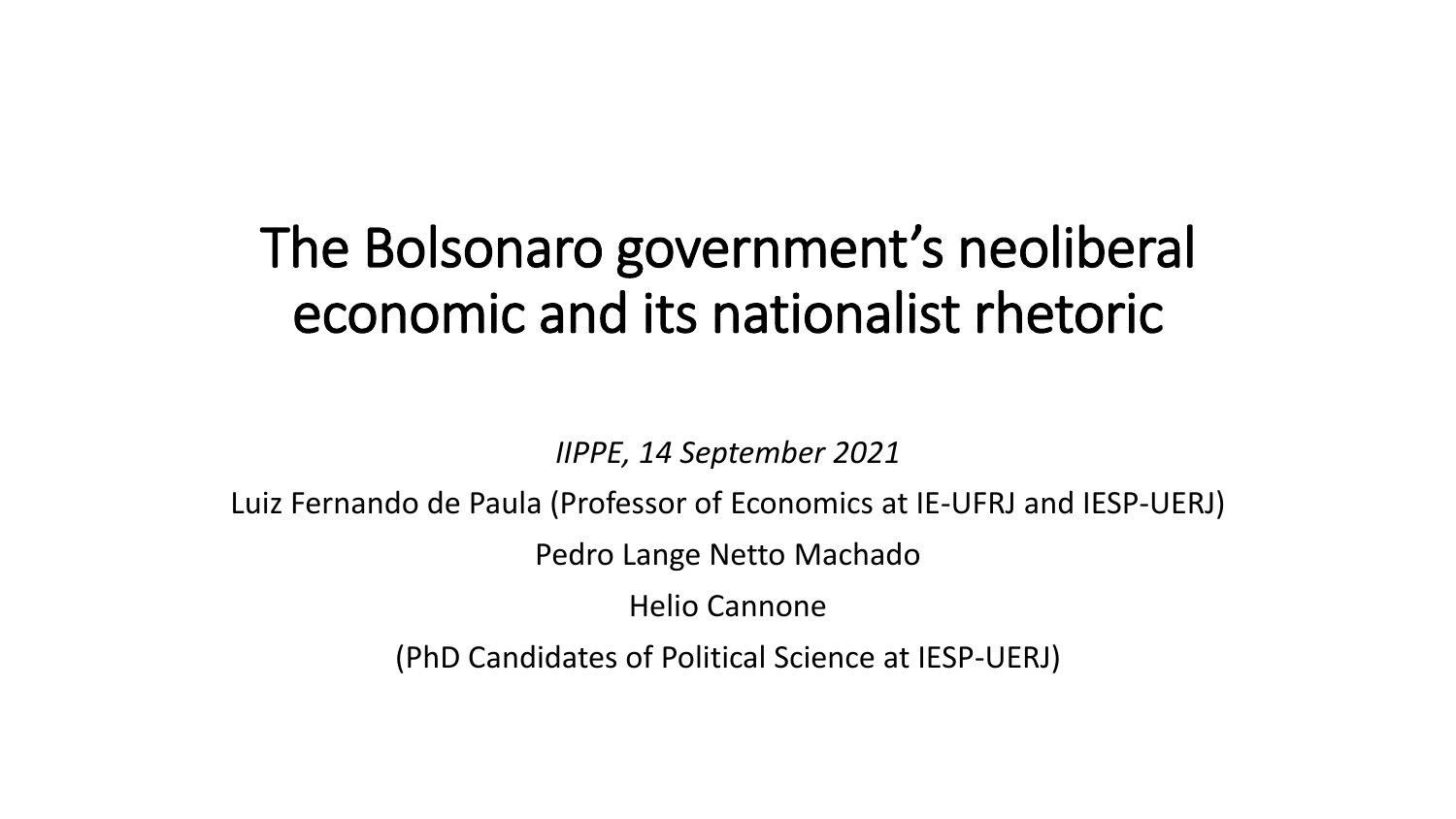## Starting point and aims

- Given the neoliberal agenda implemented by the Paulo Guedes' Ministry of Economy, the Bolsonaro government's nationalist stance has been prompting academic debates over its rationales.
- According to Bresser-Pereira (2019a), Bolsonaro's government has "a strange marriage between an extreme right-wing nationalism and neoliberalism".
- Our paper explores the contradictions between the Bolsonaro's neoliberal economic policy and its nationalist rhetoric.
- This apparent contradiction can be understood seeing Bolsonaro driven by right-wing populist behaviour, that includes nationalist rhetoric, antiglobalist speech, and cultivation of a direct connection with "the people" (their supporters).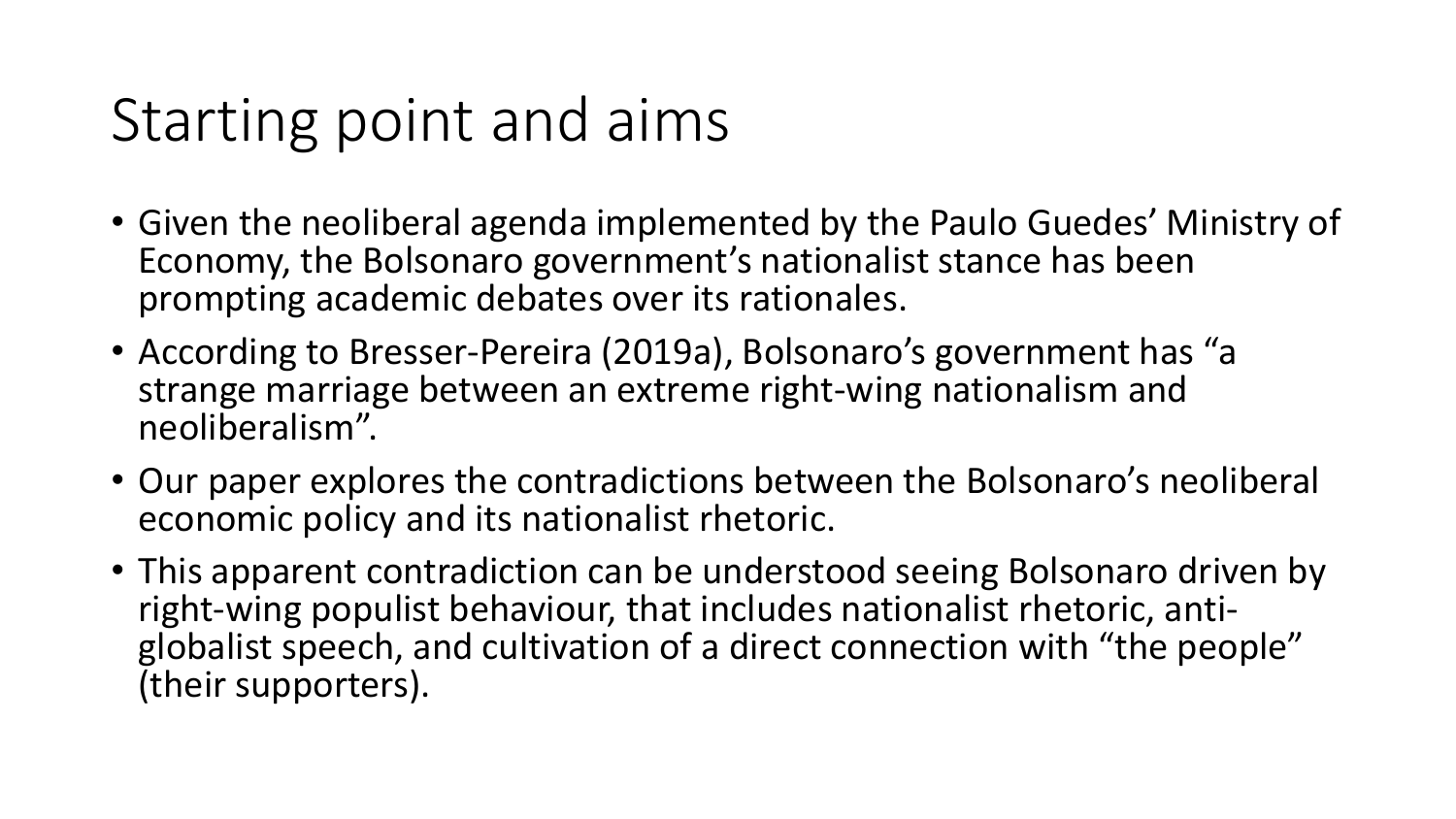## Nationalism

- Nationalism can be broadly defined in terms of people's undertanding deriving from their belonging to groups, which have their own history, tradition and culture expressed through the nation, and national identity as the cement that gives individuals existential meaning (Vincent, 2002;2013).
- Nationalism can be present in left-wing, post-colonial movements, and also to the right of the political spectrum.
- As it is proper to conservatism to value order and authority, this strand of nationalism tends to discredit individuals' capacity for selfgovernment, which in turn tends to produce mistrust of the democratic model itself.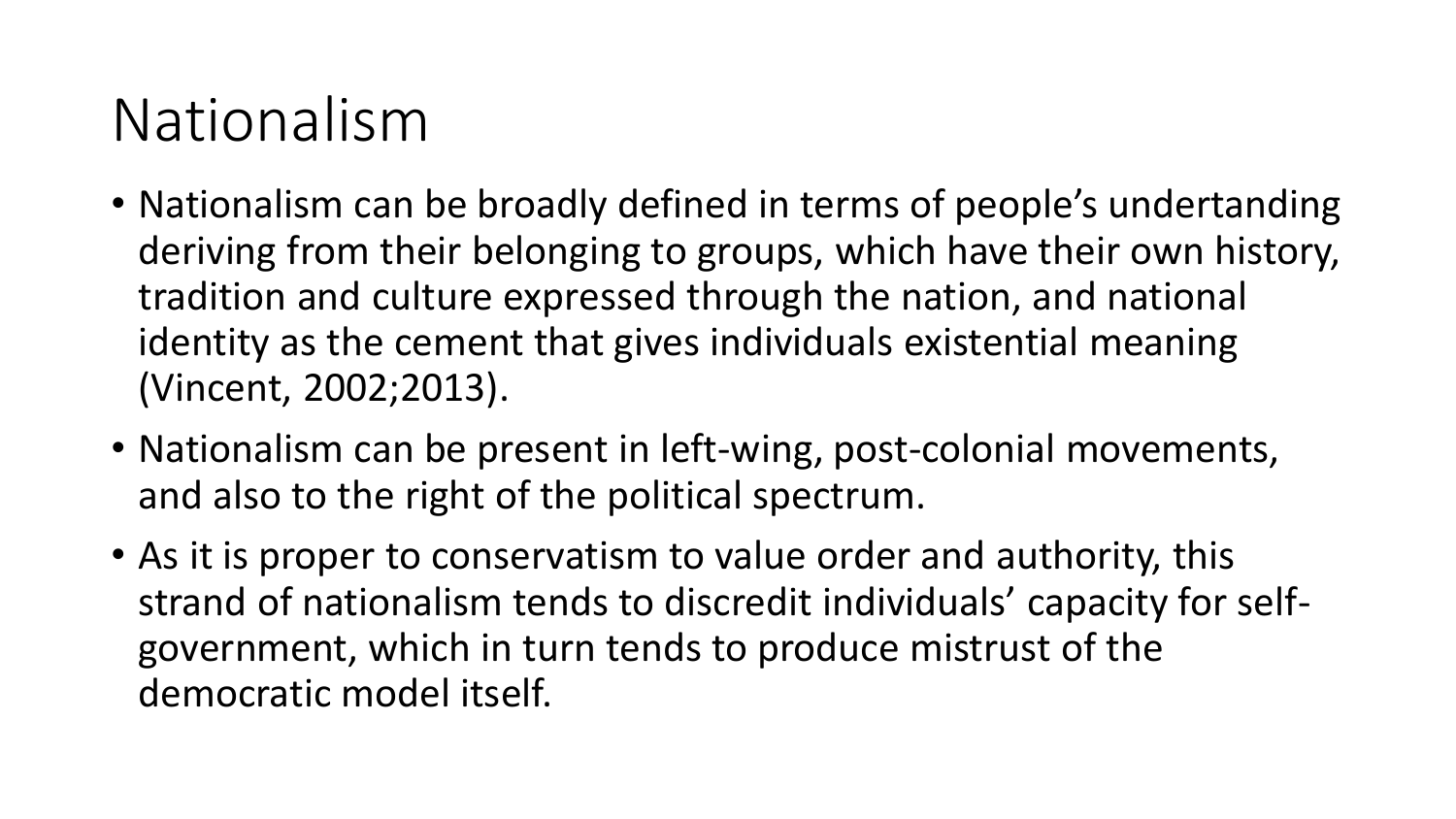## Economic nationalism

- Helleiner (2002) coined a widely accepted definition of economic nationalism, according to which it hinges on the imperative of serving national interests and protecting national identity; it works to promote national unity, identity and autonomy, which are to be achieved through a variety of economically nationalist policies.
- Bresser-Pereira (2019b) defined economic nationalism as "an ideology that emerged with the formation of nation-States and only gained substance in the nineteenth century" and which presupposes "the existence of a nation able to form a coalition of nationalist and developmentalist classes and specify a national development project" (p. 856).
- As the nation is the chief agent of economic development and nationalism is the ideology of the nation-State, developmentalism and nationalism are regarded as nearly synonymous expressions (p. 853).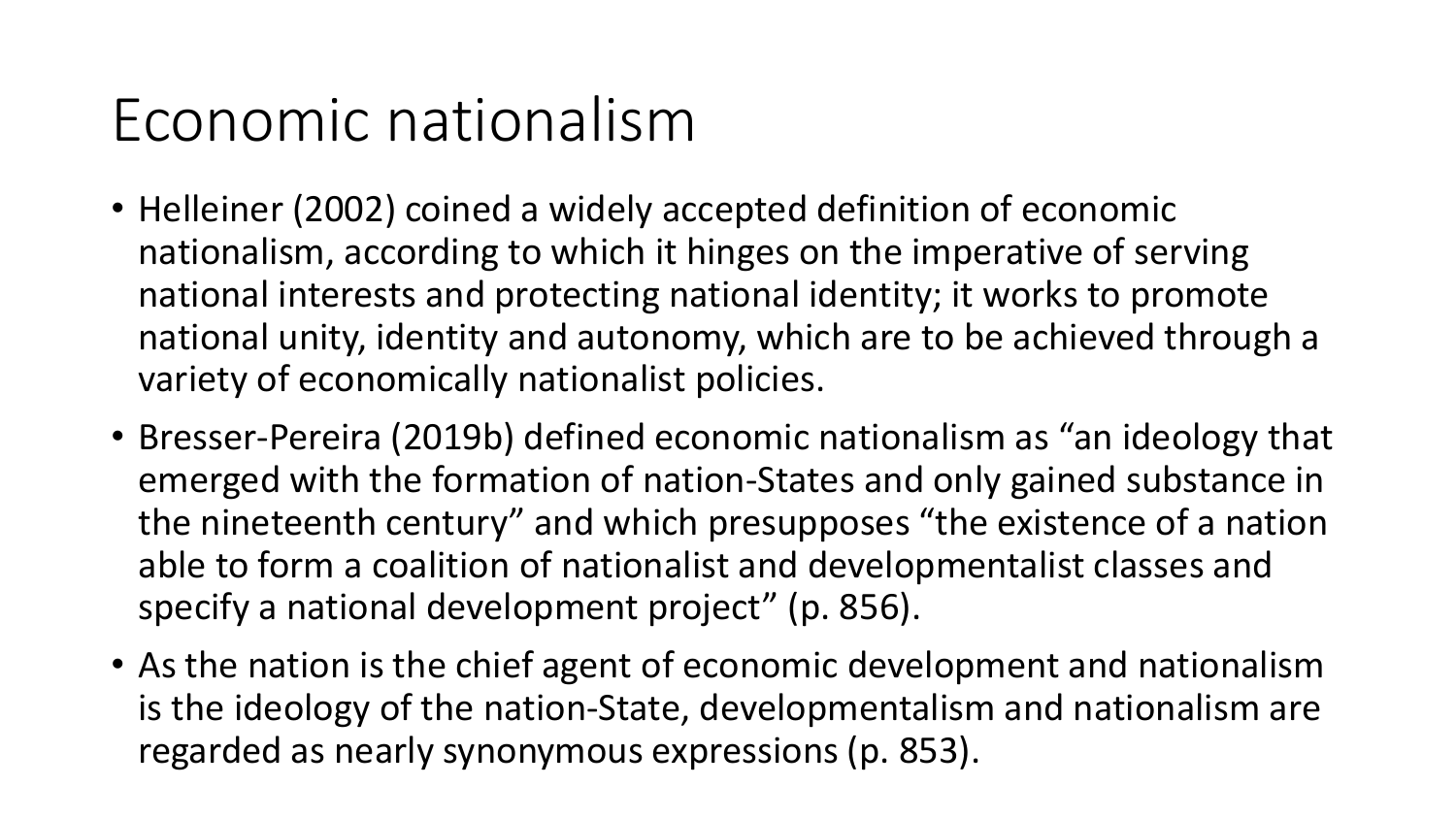## Populism

- Populism has been associated recently by the literature with developments from globalisation. In that context, populist political movements have instrumentalised grassroots disillusionment with politics to their electoral benefit.
- Mudde and Kaltwasser (2017) proposed to explain populisms in terms of an ideology mobilised for electoral gains, that comprises three basic concepts: a "people", deliberately treated as homogeneous, which is portrayed as having a "general will" thwarted by the action of a "corrupt elite", which acts only in its own interests.
- This alienation of the establishment from the rest of the people allows institutional channels of democratic representation to be discredited, warranting direct channels of communication between populist leaders and their supporters.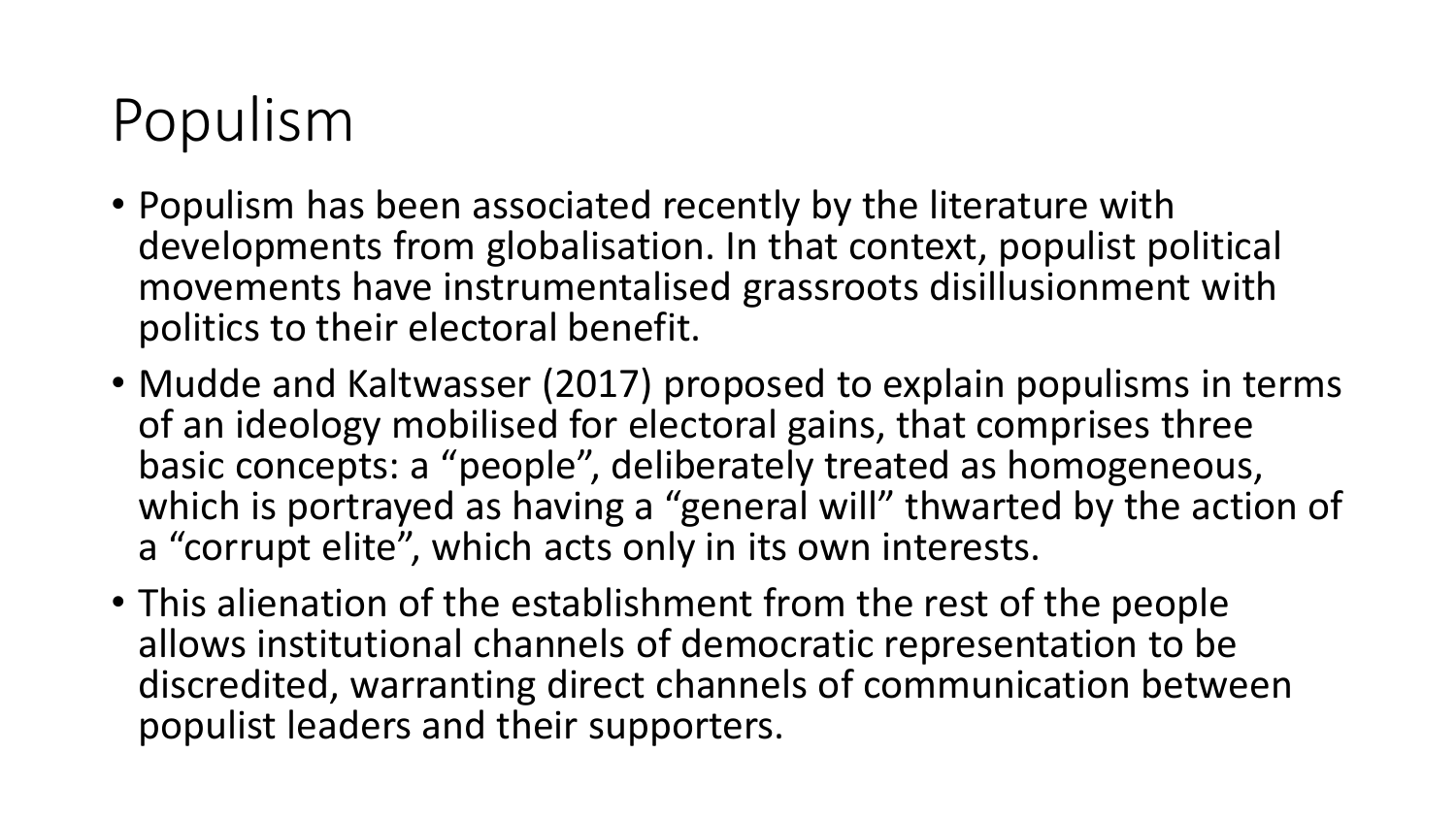#### Bolsonaro's government economic nationalism

- Although there seems to be no doubt of Bolsonaro's conservative nationalism, the same is not true of his economic nationalism.
- In this regard, the evidence points to a deep-rooted antinationalism, which extends also to foreign policy, given the government's slavish alignment with United States interests (during the Trump administration) and its adoption of neoliberal economic policies leaning strongly towards denationalisation.
- Paradigmatic examples in this regard include the change in the oil exploration regime applied to Brazil's pre-salt deposits at the request of foreign oil corporations, and Bolsonaro's decision, right at the start of his government, not to exercise his veto power (the golden share clause) over Embraer's aircraft manufacturer incorporation by the American company Boeing.
- Bolsonaro government forms part of a wave of conservative nationalist experiments around the world, but contrasts with them in its antinationalist economic policy agenda. Bluhm and Varga (2019) noted that, although governments in Eastern Europe and Russia may be authoritarian and conservative, the State can be seen to be conservatively developmentalist and leaning away from the neoliberal approach by financing specific sectors and controlling key sectors of the economy.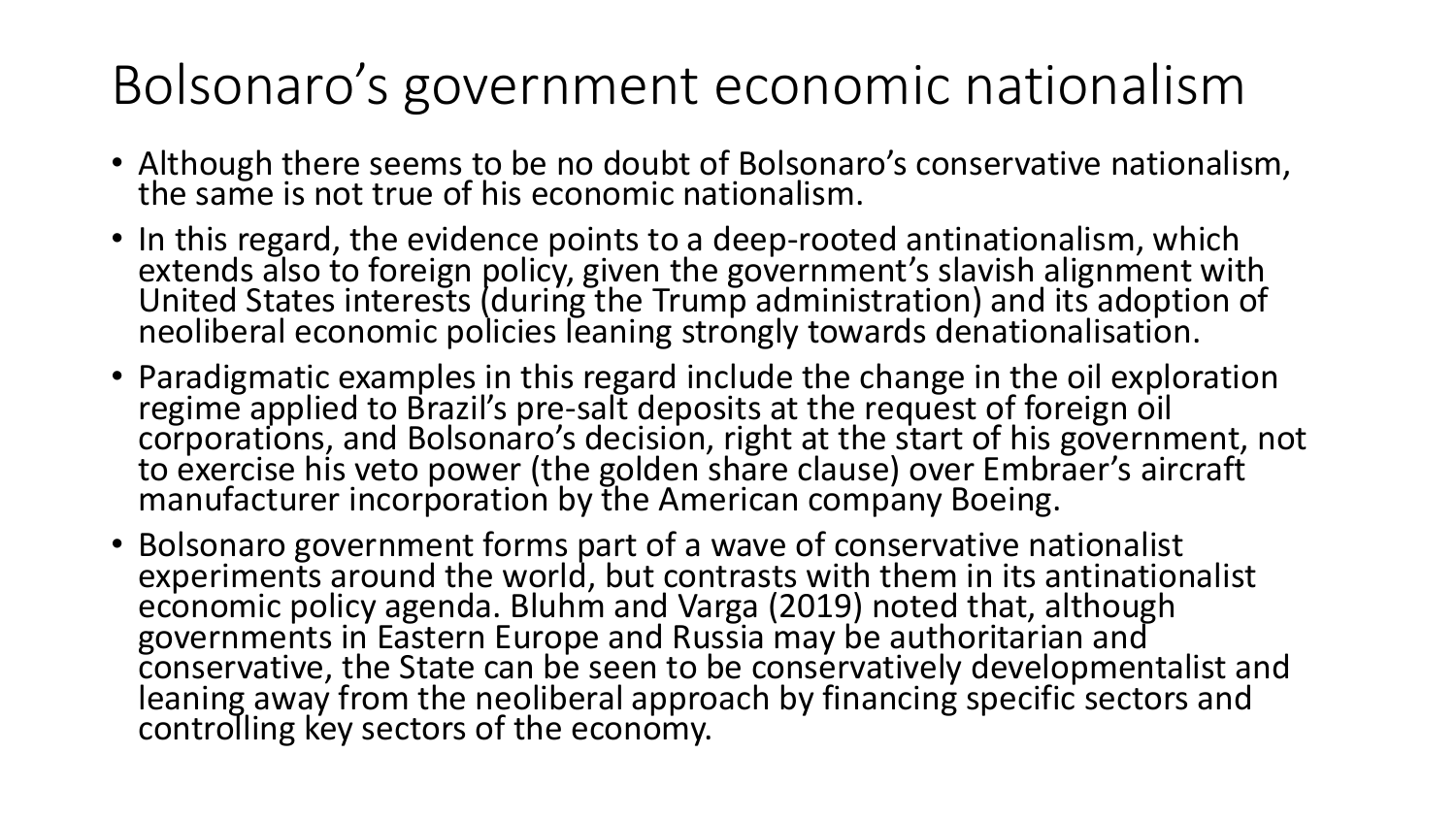## Neoliberal economic policy under Bolsonaro

- The Bolsonaro government is continuing with the neoliberal economic agenda implemented since the Temer government  $-$  a series of policies that can be termed a "Brazilian Thatcherism", comprising conventional deployment of macroeconomic policies – monetary policy directed to inflation targets, austerity in fiscal policy, and a floating exchange rate policy.
- Besides the implementation of orthodox policies, Temer and Bolsonaro' governments approved (i) a labour reform in late 2016, introducing a series of measures to bring greater flexibility to the labour market; (ii) a spending cap, which implemented a 20-year freeze on real government expenditures by stipulating that public spending would be adjusted by the prior year's inflation; and (iii) a social security reform approved in the end of 2019.
- In addition to liberal reforms, at the start of his administration, the Minister of the Economy Paulo Guedes promised an ambitious programme of privatisations of stateowned enterprises which would raise some R\$ 1.2 trillion, an amount sufficient to repay the public debt at the time. After some delay in privatisation programme, in June 2021 National Congress approved the privatization of Eletrobras, a state-owned enterprise and major Brazilian electric utilities company, and announced the intention to privatize "Correios", a state-owned Post company.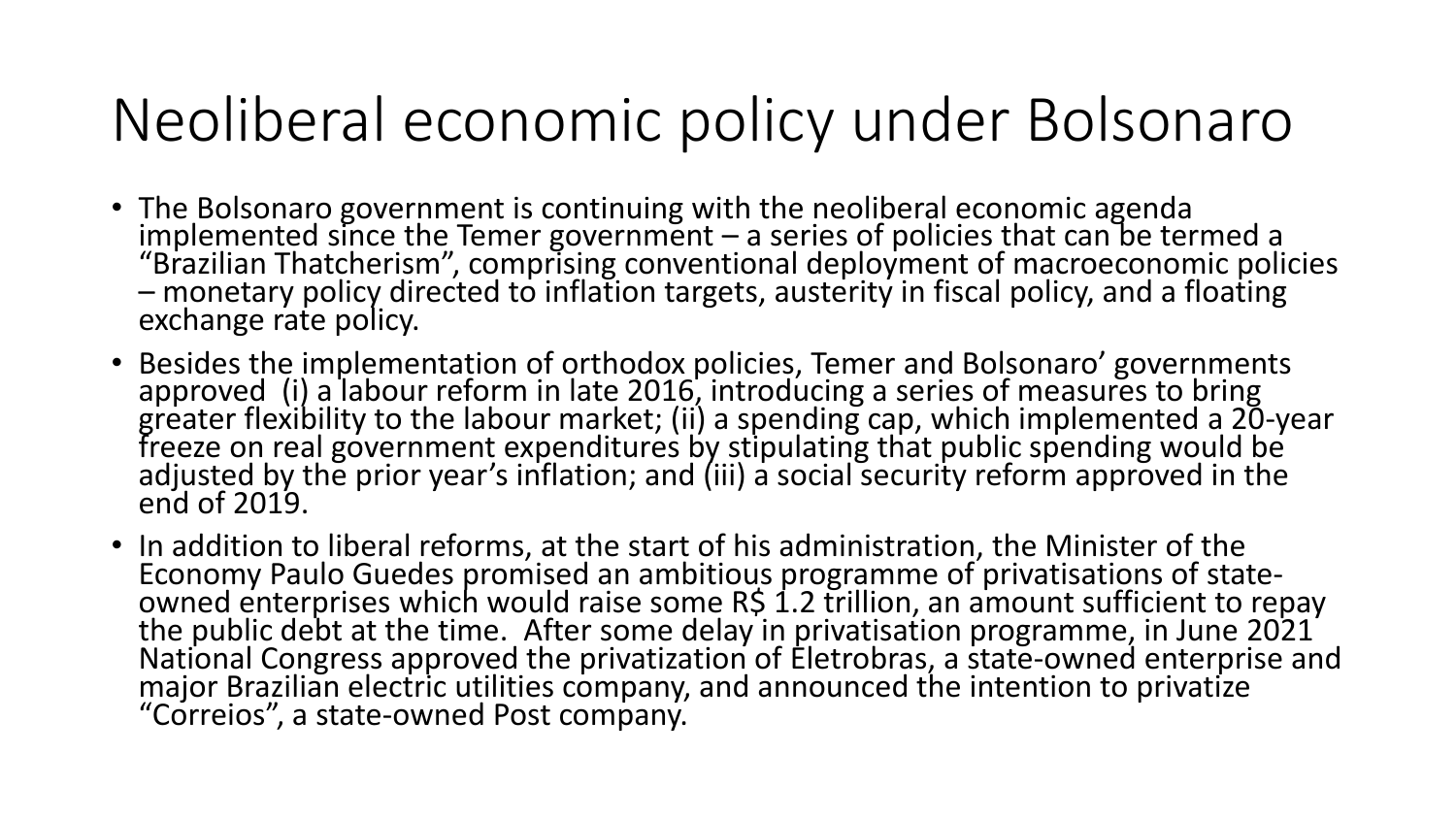#### Bolsonarist populism: some speaches/statements

Brazil needs to elect a man or woman who is honest, has God in the heart and is a patriot

Brazil above everything; God above everyone

I promise to sweep Brazil's red bandits from the map!

Brazilian military is "my army"

It is a fallacy to say that Amazon is a heritage of humankind (UN General Assembly)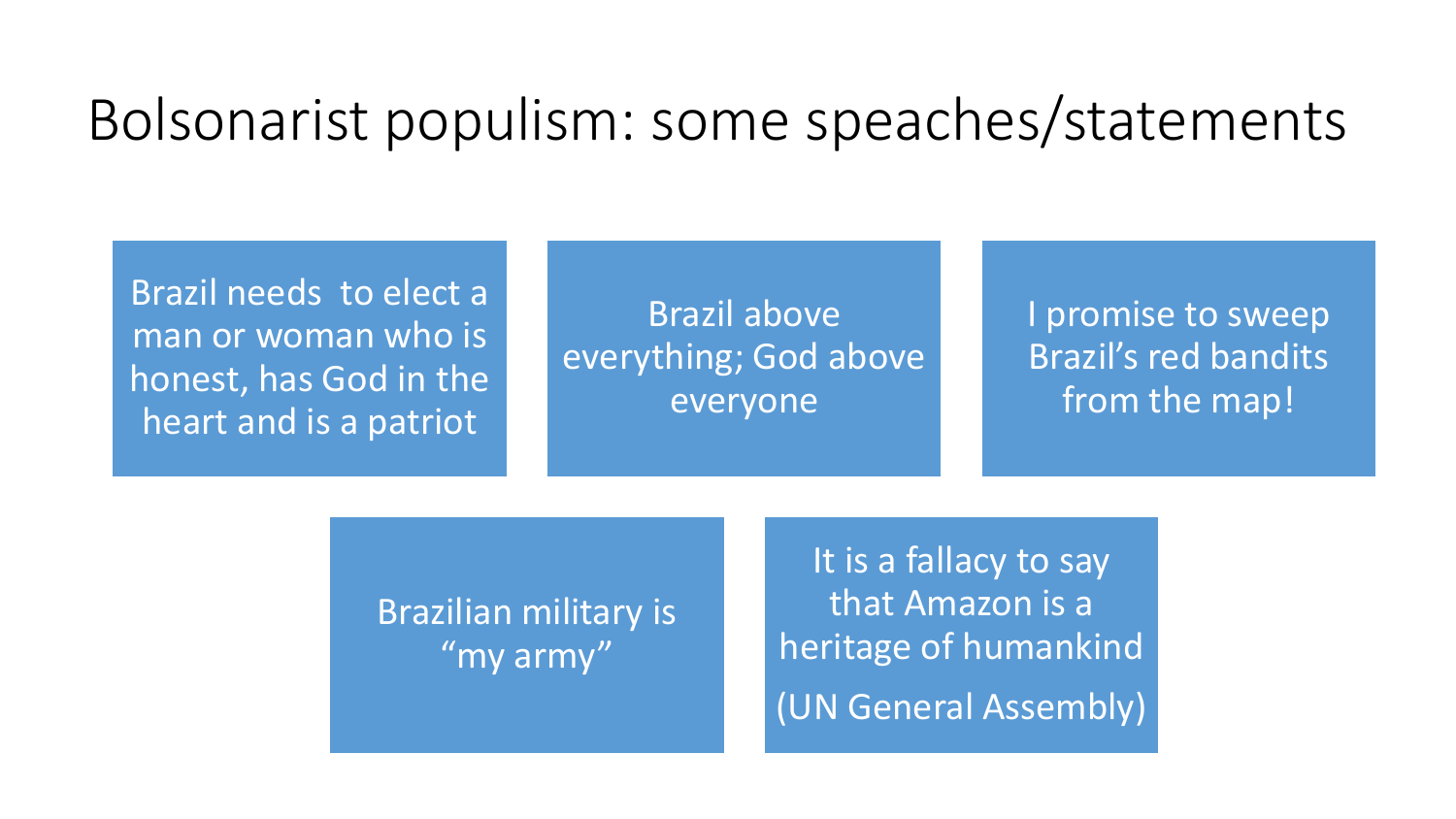## September 7th, 2021 mass raly with Bolsonaro in Sao Paulo

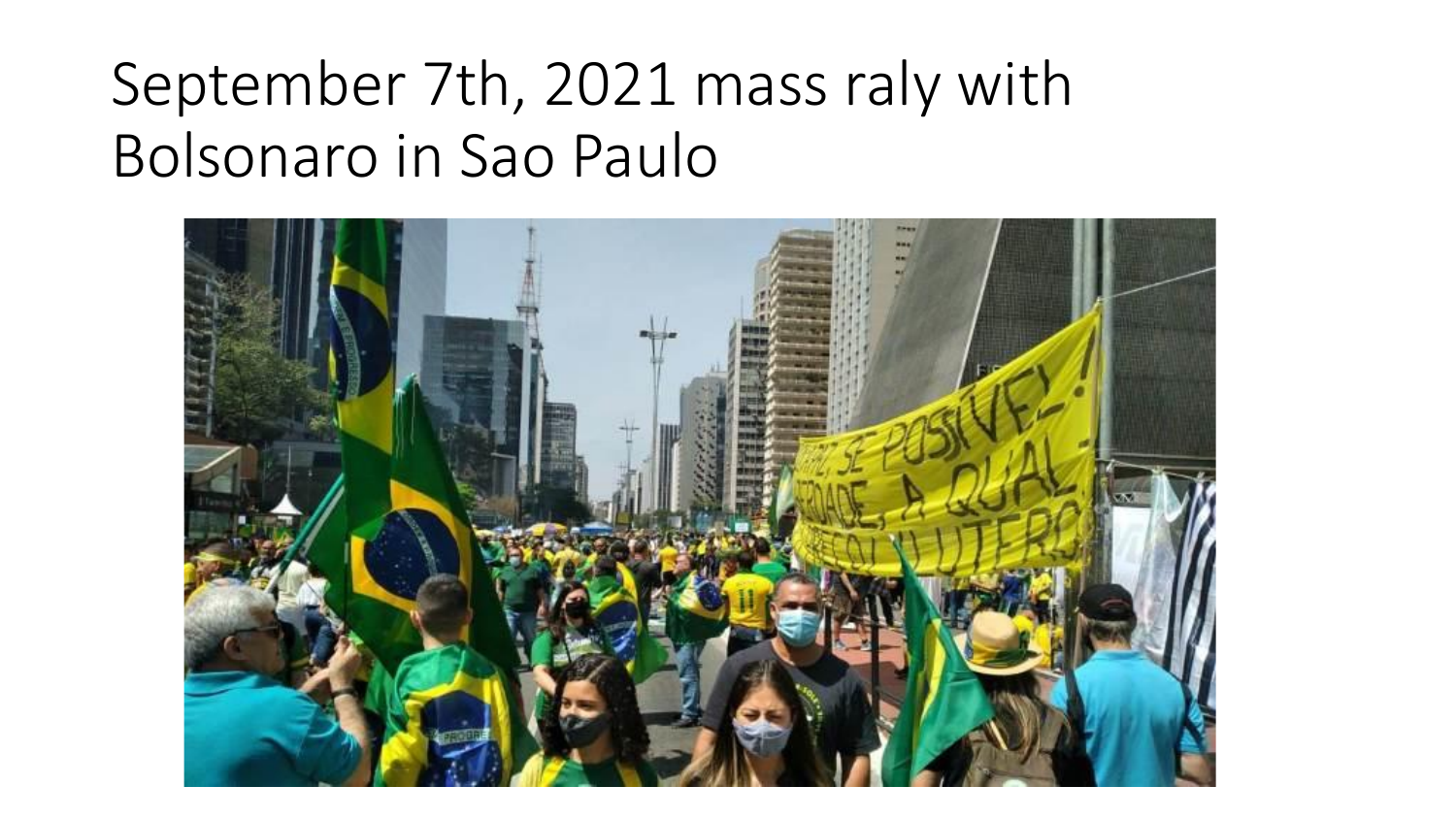#### Bolsonaro's populism: conservative nationalist agenda

- The populism practised by Bolsonaro ends up being instrumental to the government's ostentatious nationalism.
- On the one hand, the rhetoric appealing to national values and symbols, such as the colours of the flag, national sovereignty and the armed forces, acts in this direction in the discursive dimension.
- On the other hand, his claim to be the only legitimate representative of "the people", which is constructed by fuelling conflict between the population and the establishment, is designed to dissociate the President from other politicians and thus grant him the prerogative of speaking on behalf of the nation – which is reinforced by direct communication with his voters, particularly through the social media.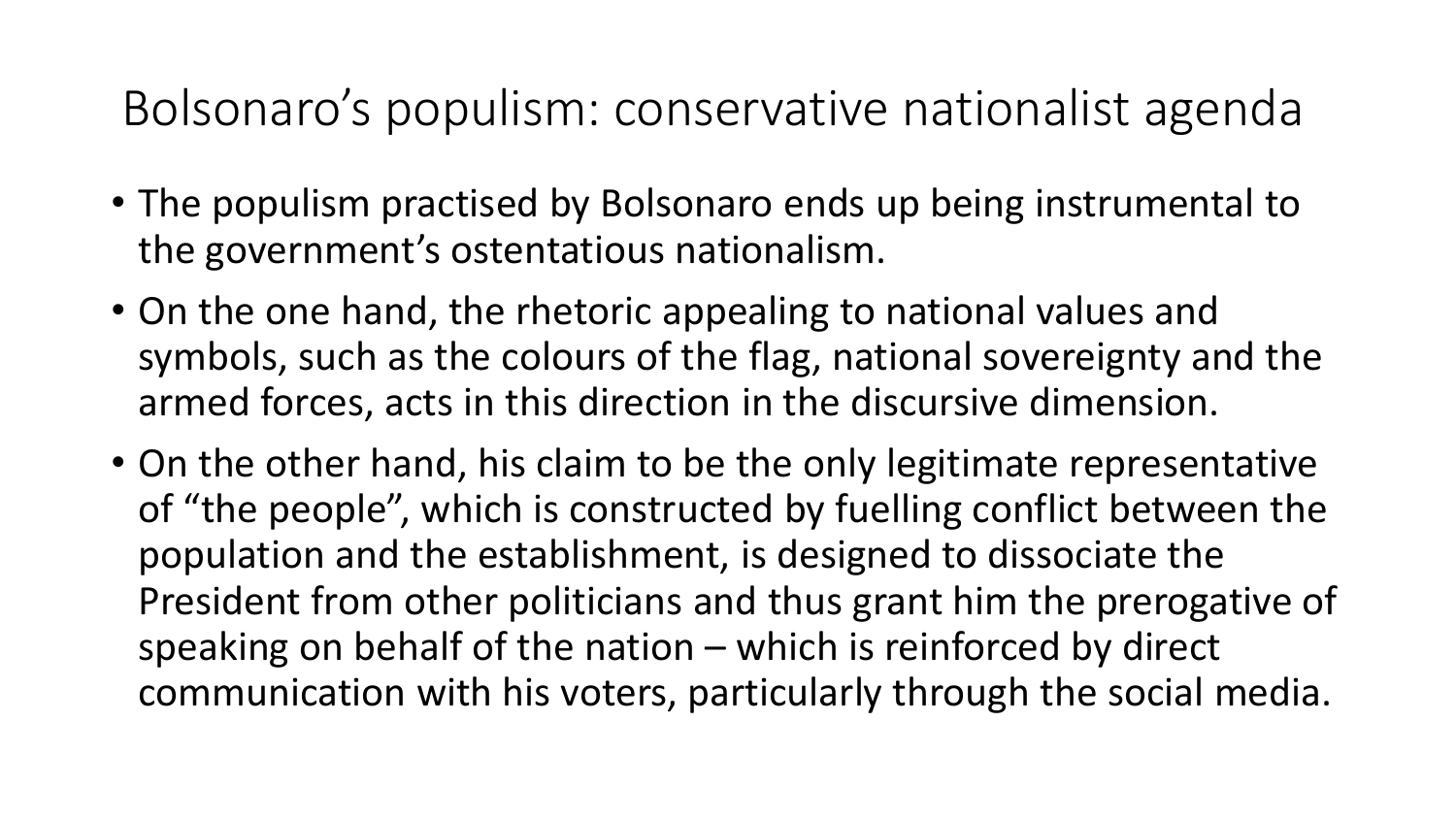## Conclusion

- Our analysis has shown that there is no contradiction between the economic policy agenda pursued by the Bolsonaro government and the conservative nationalism. From the economic standpoint, the Bolsonaro government, by implementing an agenda that is neoliberal and - at least until Trump presidency - subservient to the interests of the United States, has applied policies at odds with the aims of achieving full national sovereignty and defending national interests.
- This has combined with a conservative type of nationalism, driven by populist behaviour, including anti-system discourse, cultivation of a direct connection with "the people", and an exaltation of national symbols.
- The combination of neoliberal policy and nationalist rhetoric in Brazil seems to have no parallel in other recent experiences of far-right governments.